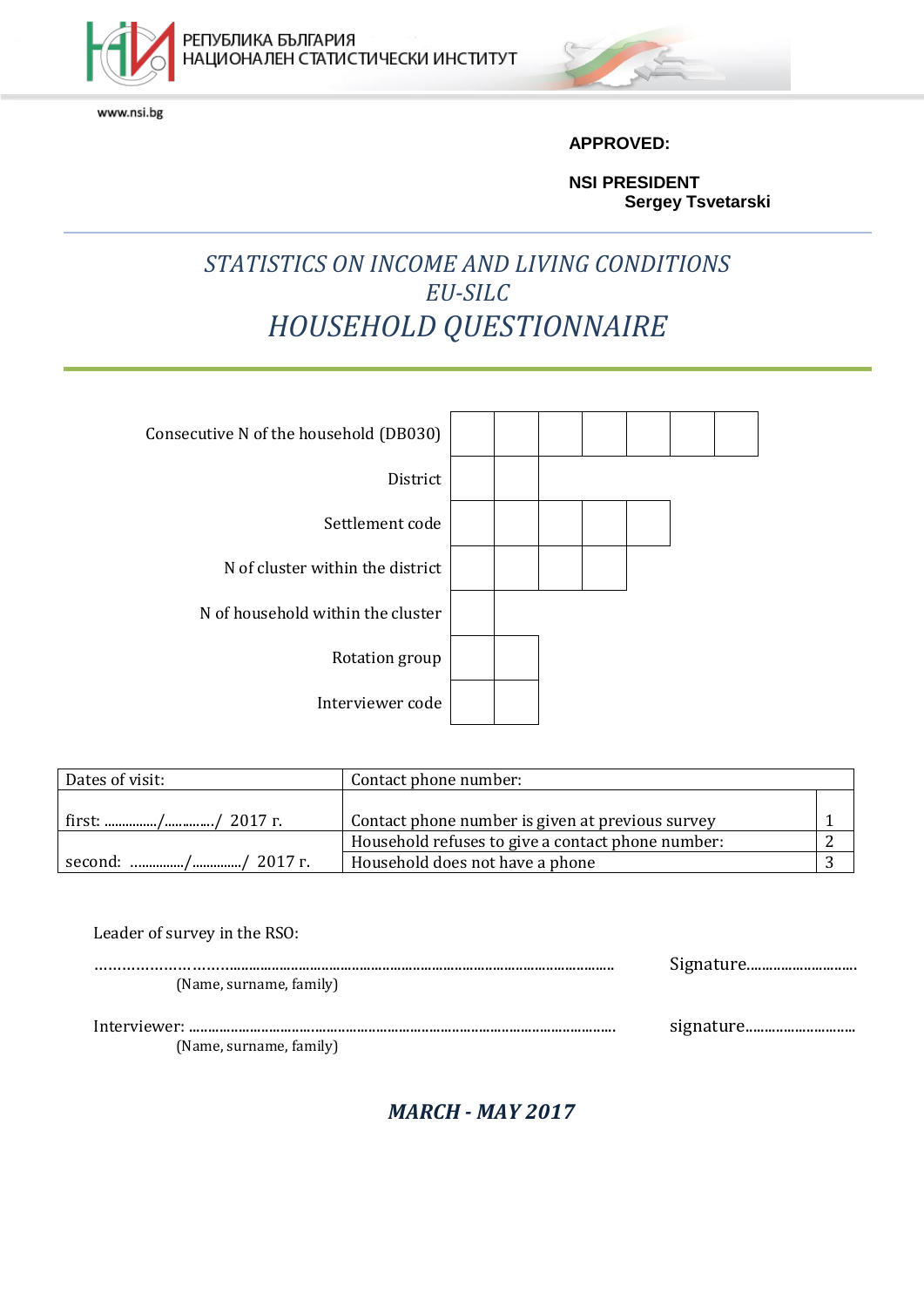### **1. Household (HH) status** *DB110*

### *I. HH from previous survey:*



### *II. New survey HH*

| 2.10. Derivative HH, determined during the 2017 survey | $> q. 2$<br>Info for NSI |
|--------------------------------------------------------|--------------------------|
| 2.11. New address is added to the sample:              | 9   $>> q. 2$            |

- new HH to the sample (rotation group 15)
- **2. Update of the addresses** *DB120*

| The address exists                         | 11  |
|--------------------------------------------|-----|
| The address cannot be found                | 21  |
| The address exists, but cannot be accessed | 22  |
| Uninhabited dwelling                       | 231 |
| The dwelling is used for business purposes | 232 |

### **3. Is the interview with the HH conducted:** *DB130*

- 3.1. Yes  $\begin{array}{|c|c|c|c|c|c|c|c|c|} \hline & 11 & & >> \text{q. 4} \ \hline \end{array}$ 3.2. No, the HH refuses to participate 21 3.3. No, the HH is absent during the survey period 22 3.4. No, impossible contact 23 3.5. Other reasons 24 **4. N** of person who has delivered the information *H*
- **5. Duration of the interview in minutes** *H*

| <b>IB070</b> |  |  |  |  |  |
|--------------|--|--|--|--|--|
| <b>B100</b>  |  |  |  |  |  |

End of interview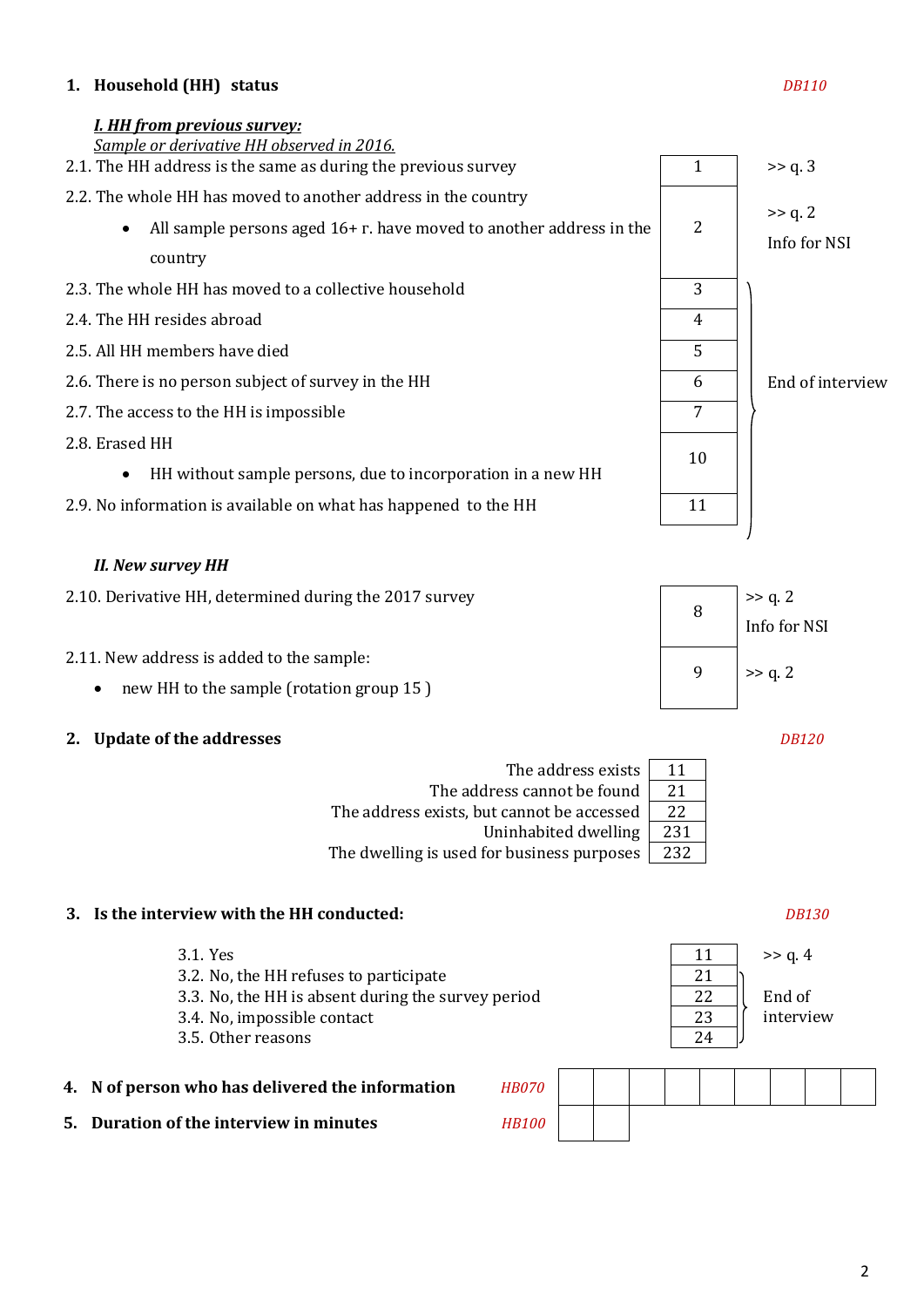### **Q1. Type of dwelling:** *HH010*

| Detached house                                    |               |
|---------------------------------------------------|---------------|
| Part of house                                     | $\mathcal{P}$ |
| Apartment in building with less than 10 dwellings | 3             |
| Apartment in building with more than 10 dwellings | 4             |
| Hostel                                            | 5             |
| Primitive/mobile dwelling                         | 6             |
| Other                                             |               |

### **Q2. Number of rooms (bigger than 4 sq. m) used by the HH:** *HH030*

(without kitchens, toilets, bathrooms and studies)

Number of rooms.............. (If the number of rooms is 1 to 9 – record the exact number, if there are 10 or more – record 10!)

### **Q2a. Useful dwelling space sq. m** sq. m ........................

### **Q3. Are there in the dwelling:**

|                                       | Yes, for sole<br>use | Yes, shared | N٥ |              |
|---------------------------------------|----------------------|-------------|----|--------------|
| Q3.1. Bathroom with shower or bathtub |                      |             |    | <b>HH081</b> |
| Q3.2. Inner toilet with running water |                      |             |    | <b>HH091</b> |

### **Q3a. Does your HH possesses (or uses) the following household items:**

|        |                                                             | Yes | No, cannot afford it | No, due to    |              |
|--------|-------------------------------------------------------------|-----|----------------------|---------------|--------------|
|        |                                                             |     |                      | other reasons |              |
| 03a.1. | Telephone (incl. mobile)                                    |     |                      |               | <b>HS070</b> |
|        | Q3a.2. Colour TV set                                        |     |                      |               | <b>HS080</b> |
|        | Q3a.3. Computer                                             |     |                      |               | <b>HS090</b> |
|        | Q3a.4. Automatic washing machine                            |     |                      |               | <b>HS100</b> |
|        | Q3a.5. Car (incl. company car used for<br>private purposes) |     |                      |               | <b>HS110</b> |

### **Q3b. Which is the main source used for heating?**

*(One answer please!)*

Central/local heating  $\begin{bmatrix} 1 \\ 1 \end{bmatrix}$ 

Fireplace, stove, air-conditioner, others  $\sqrt{2}$ 

Portable devices: radiator, electric heater, others  $\begin{vmatrix} 3 \end{vmatrix}$ 

Dwelling does not have heating facilities  $\begin{bmatrix} 4 \end{bmatrix}$ 

### **Q4. Do you have any of the following problems connected to the dwelling:**

- Q4.1. Leaking roof, damp walls, foundations, broken or rotten window frames, doors, floor
- Q4.2. Darkness, insufficient light
- Q4.3. Noise (transport, noisy neighbours)
- **Q5. Can you afford adequate heating of your dwelling?** *HH050*

| Yes | NΩ |              |
|-----|----|--------------|
|     |    | <b>HH040</b> |
|     |    | <b>HS160</b> |
|     |    | <b>HS170</b> |

| Yes     |  |
|---------|--|
| ٩O<br>Þ |  |
|         |  |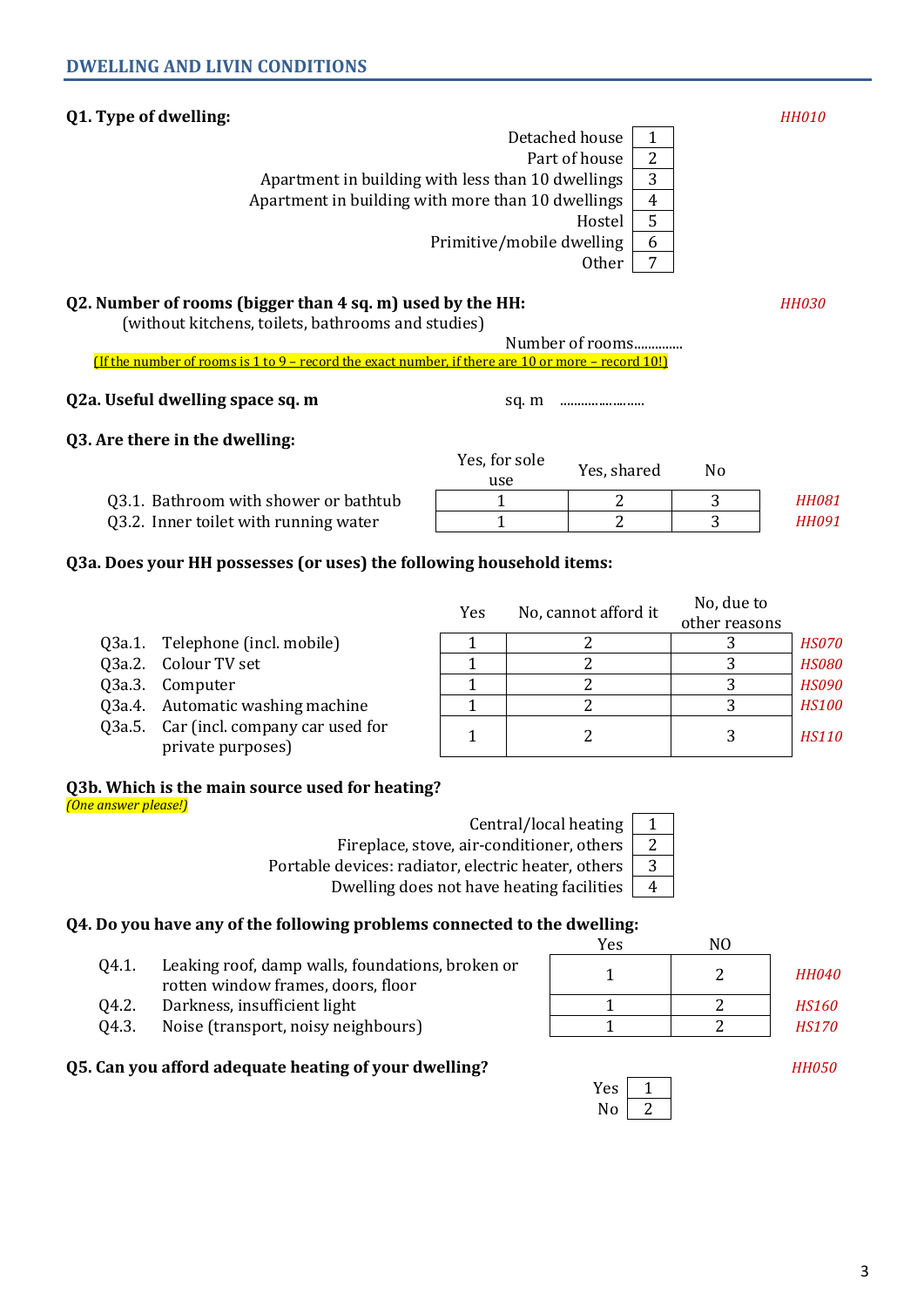|                |                                                                                                                         | No, cannot afford it<br>No, due to other reasons | Yes<br>1<br>$\overline{2}$<br>3  |                       |                              |
|----------------|-------------------------------------------------------------------------------------------------------------------------|--------------------------------------------------|----------------------------------|-----------------------|------------------------------|
|                | Q6. Do you have any of the following problems, connected                                                                |                                                  |                                  |                       |                              |
|                | to the quarter (village) you are living in?                                                                             |                                                  | Yes                              | No                    |                              |
| Q6.1.<br>Q6.2. | Dirty, depressing environment<br>Risk of crimes and vandalism                                                           |                                                  | $\mathbf{1}$<br>$\mathbf{1}$     | 2<br>2                | <b>HS180</b><br><b>HS190</b> |
|                | Co1. Does your household have another dwelling, house, villa<br>outside the place in which he/she lives?                |                                                  |                                  |                       |                              |
|                |                                                                                                                         |                                                  | Yes<br>1<br>$\overline{2}$<br>No | >>q. Q7               |                              |
|                | Co2. During the last 12 months did your household visit<br>another dwelling, house, villa?                              |                                                  |                                  |                       |                              |
|                |                                                                                                                         |                                                  | Yes, every week<br>1             |                       |                              |
|                |                                                                                                                         | Yes, once a month<br>Yes, at least once a year   | 2<br>3                           |                       |                              |
|                |                                                                                                                         |                                                  | $\overline{4}$<br>No             |                       |                              |
|                | Q7. Are you owner, tenant or tenant without a rent?                                                                     |                                                  |                                  |                       | <b>HH021</b>                 |
|                |                                                                                                                         |                                                  | Owner<br>$\mathbf{1}$            | >>q. Q8               |                              |
|                |                                                                                                                         | Tenant at market prices                          | 2                                | >>q. Q12              |                              |
|                |                                                                                                                         | Tenant at a price lower than the market one      | 3                                | >>q. Q11a             |                              |
|                |                                                                                                                         | Tenant without rent                              | $\overline{4}$                   | >> <sub>q</sub> . Q16 |                              |
|                |                                                                                                                         |                                                  |                                  |                       |                              |
| <b>OWNERS</b>  |                                                                                                                         |                                                  |                                  |                       |                              |
|                | Q8. When did you acquire (by endowment, inheritance)<br>the dwelling you are living in?                                 |                                                  |                                  |                       | <b>HH031</b>                 |
|                |                                                                                                                         |                                                  | Year                             |                       |                              |
|                | Q9. Do you repay loans to banks or other institutions (without individuals)<br>for the purchase of this dwelling?       |                                                  |                                  |                       |                              |
|                |                                                                                                                         |                                                  | Yes<br>1<br>2<br>No              | >>q. Q11              |                              |
|                | Q10. Please indicate the loan conditions:                                                                               |                                                  |                                  |                       |                              |
|                | Year of granting                                                                                                        |                                                  |                                  |                       |                              |
|                | Total loan amount                                                                                                       |                                                  | <b>BGN</b>                       |                       |                              |
|                | Terms                                                                                                                   |                                                  | Years                            |                       |                              |
|                | Annual interest rate                                                                                                    |                                                  | $\frac{0}{0}$                    |                       | <b>HH070</b>                 |
|                |                                                                                                                         |                                                  | <b>BGN</b>                       |                       | <b>HH071</b>                 |
|                | Q11. How much do you think you would pay as a monthly rent<br>(at market prices) if you were a tenant of this dwelling? |                                                  |                                  |                       | <b>HH061</b>                 |

BGN ........................ >>q. Q18

4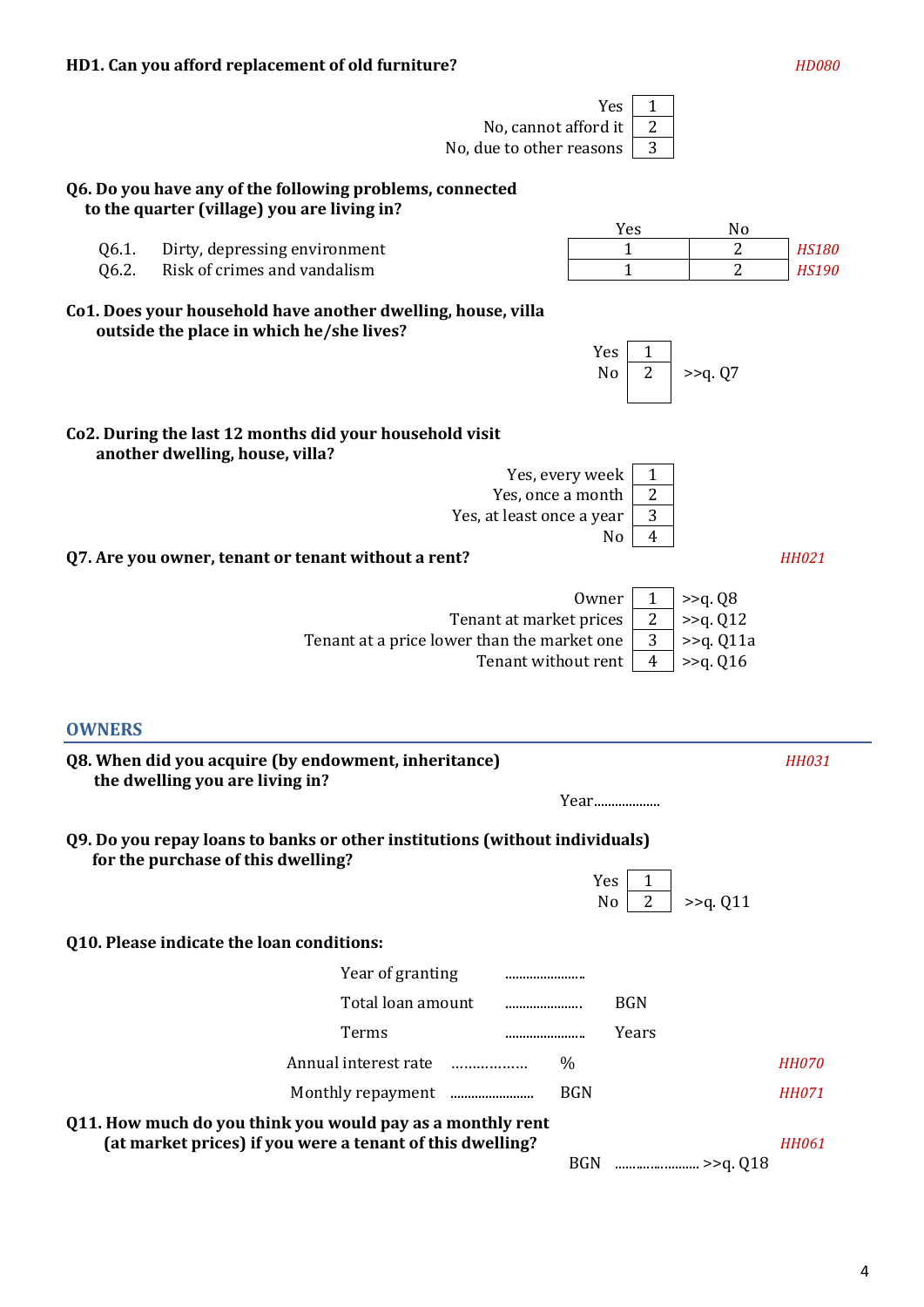| Q11a. If you were a tenant at market prices how much                                                                                                                                                                                                                                                                                                                                                                                                                                                                   |              |                  |                             |              |
|------------------------------------------------------------------------------------------------------------------------------------------------------------------------------------------------------------------------------------------------------------------------------------------------------------------------------------------------------------------------------------------------------------------------------------------------------------------------------------------------------------------------|--------------|------------------|-----------------------------|--------------|
| do you think you would pay as a monthly rent?                                                                                                                                                                                                                                                                                                                                                                                                                                                                          | <b>BGN</b>   |                  |                             | <b>HH061</b> |
| Q12. Since when are you a tenant of this dwelling?                                                                                                                                                                                                                                                                                                                                                                                                                                                                     | Year         |                  |                             | <b>HH031</b> |
| Q13. What is the monthly rent you pay for this dwelling?<br>(If the expenses on heating, electricity, water supply, telephone, etc.<br>are included in the rent, please indicate the amount paid on rent only)                                                                                                                                                                                                                                                                                                         | <b>BGN</b>   |                  |                             | <b>HH060</b> |
| Q14. Are the expenses on water supply, electricity,<br>heating, etc. included in the rent?                                                                                                                                                                                                                                                                                                                                                                                                                             |              | <b>Yes</b><br>No | 2<br>$>>q$ . Q18            | <i>HH070</i> |
| Q15. What is the approximate amount of expenses included in the rent?                                                                                                                                                                                                                                                                                                                                                                                                                                                  |              |                  |                             | <i>HH070</i> |
|                                                                                                                                                                                                                                                                                                                                                                                                                                                                                                                        |              |                  | MONTHLY amount BGN >>q. Q18 |              |
|                                                                                                                                                                                                                                                                                                                                                                                                                                                                                                                        |              |                  |                             |              |
| <b>TENANTS WITHOUT RENT</b>                                                                                                                                                                                                                                                                                                                                                                                                                                                                                            |              |                  |                             |              |
| Q16. Since which year did you live in this dwelling<br>without rent?                                                                                                                                                                                                                                                                                                                                                                                                                                                   | Year         |                  |                             | <b>HH031</b> |
| Q17. How much do you think you would pay as a monthly rent                                                                                                                                                                                                                                                                                                                                                                                                                                                             |              |                  |                             | <b>HH061</b> |
| (at market prices) if you were a tenant?                                                                                                                                                                                                                                                                                                                                                                                                                                                                               |              |                  |                             |              |
| <b>EXPENSES ON DWELLING</b>                                                                                                                                                                                                                                                                                                                                                                                                                                                                                            |              |                  |                             |              |
| (owners, tenants and users without rent)                                                                                                                                                                                                                                                                                                                                                                                                                                                                               |              |                  |                             |              |
| Q18. Which of the expenses on the dwelling listed below do you pay and<br>what is the average monthly amount paid?<br>(Excluding the expenses included in the monthly rent!<br>In case part of the expenses are paid several times per year, please indicate 1/12 of the total annual expenditure!<br>If a given type of expenditure is not available, please mark 2 and record 0 in the column "Average monthly sum".<br>Otherwise mark 1 and record the average monthly expenditure in column "Average monthly sum") |              |                  |                             | <i>HH070</i> |
|                                                                                                                                                                                                                                                                                                                                                                                                                                                                                                                        | Yes          | No               | Average monthly sum         |              |
| Q18.1. Electricity (without heating)                                                                                                                                                                                                                                                                                                                                                                                                                                                                                   | $\mathbf{1}$ | 2                |                             |              |
| Q18.2. Cold water                                                                                                                                                                                                                                                                                                                                                                                                                                                                                                      | $\mathbf{1}$ | $\overline{2}$   |                             |              |
| Q18.3. Hot water                                                                                                                                                                                                                                                                                                                                                                                                                                                                                                       | $\mathbf{1}$ | $\overline{2}$   |                             |              |
| Q18.4. Other expenditure (lift, cleaner, protection, etc.)                                                                                                                                                                                                                                                                                                                                                                                                                                                             | $\mathbf{1}$ | $\overline{2}$   |                             |              |
| Q18.5. Current maintenance of the dwelling                                                                                                                                                                                                                                                                                                                                                                                                                                                                             | $\mathbf{1}$ | $\overline{2}$   |                             |              |

5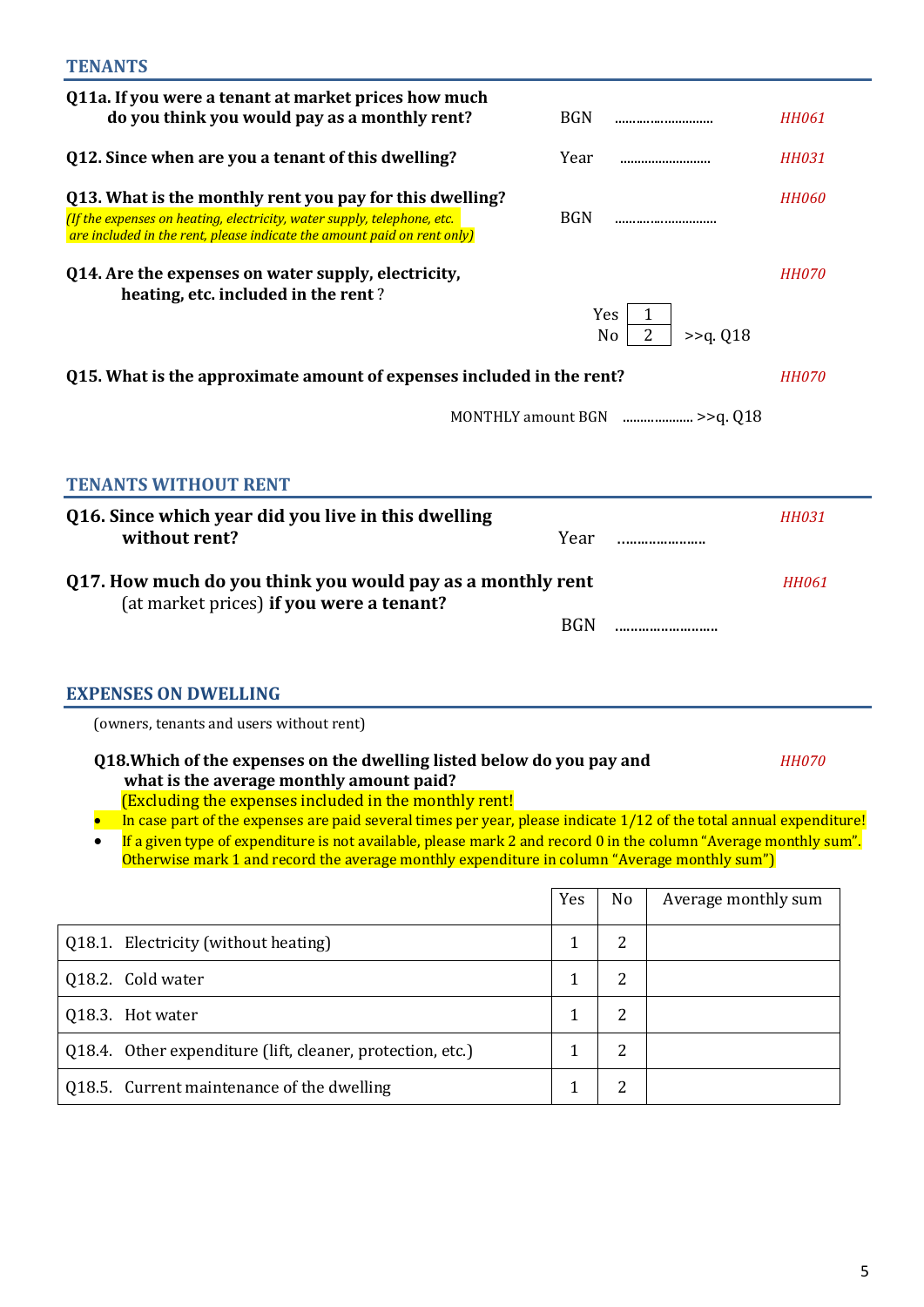6

| Q18a. What was the amount of expenditure on heating in the last heating season?<br>Please indicate 1/5 of the expenditures for the heating season                       |      |     |      |                | <b>HH070</b> |                     |
|-------------------------------------------------------------------------------------------------------------------------------------------------------------------------|------|-----|------|----------------|--------------|---------------------|
| <b>BGN</b>                                                                                                                                                              |      |     |      |                |              |                     |
| Expenditure is paid by the social services                                                                                                                              |      |     |      |                |              |                     |
|                                                                                                                                                                         |      |     |      |                |              |                     |
| Q186. Did your household received a social assistance on heating in                                                                                                     |      |     |      |                |              | <i><b>HY060</b></i> |
| 2016 and for which heating period?                                                                                                                                      |      |     |      |                |              |                     |
|                                                                                                                                                                         | Yes. | No. |      | No of months   | Monthly sum  |                     |
| Q186.1 heating period 2015/2016                                                                                                                                         | 1    | 2   |      |                | 72,20        | <b>HY063</b>        |
| Q186.2 heating period 2016/2017                                                                                                                                         | 1    | 2   |      |                | 72,46        | <b>HY063</b>        |
| Q19. In 2016 did you pay and what amount did you pay on?                                                                                                                |      |     |      |                |              |                     |
|                                                                                                                                                                         |      |     | Yes. | N <sub>0</sub> | Annual sum   |                     |
| Q19.1. Dwelling insurance                                                                                                                                               |      |     |      | 2              |              | <b>HH070</b>        |
| 019.2. Tax on property, tax on waste disposal<br>2                                                                                                                      |      |     |      | <b>HY120</b>   |              |                     |
| Q19a. How do the expenditure on the dwelling influence the financial situation of<br>your household? (loan on dwelling, current maintenance, taxes, insurance, repairs) |      |     |      |                | <b>HS140</b> |                     |
|                                                                                                                                                                         |      |     |      |                |              |                     |



### **Q20. During the last 12 months, did your HH face some problems with payment on time of the expenditure on the dwelling you are living in?**

|                                                                                                      | Yes,<br>once | Yes, $2$<br>times<br>and<br>more | N <sub>o</sub> | Such<br>expenditure is<br>not done |              |
|------------------------------------------------------------------------------------------------------|--------------|----------------------------------|----------------|------------------------------------|--------------|
| Q20.1. Loan on purchase of the dwelling you<br>are living in                                         |              |                                  | 3              | 4                                  | <b>HS011</b> |
| Q20.2. Rent on the dwelling                                                                          |              |                                  | 3              | 4                                  | <b>HS011</b> |
| Q20.3. Current expenditure on electricity,<br>water supply, etc. (excl. expenditure on<br>telephone) |              |                                  | 3              | 4                                  | <b>HS021</b> |

Burden to a

- **Q21. During the last 12 months, did you or members of your HH borrow money or take loans from banks and other financial institutions** (excluding individuals) **on goods and services** (purchase of car, furniture, holiday)?
- **Q21а. To what extent the expenditure on loans (mentioned in q. Q21)** *HS150* **influences the financial situation of your HH?**
- **Q22. During the last 12 months did your HH faced some problems with payment** *HS031* **on time of expenditure on loans? (Q21)**

Yes, once 1 Yes, 2 times and more  $\begin{vmatrix} 2 \end{vmatrix}$  $\text{No}$  3

| Heavy burden          |  |
|-----------------------|--|
| i to a certain extent |  |
| Not a burden at all   |  |

Yes  $\begin{array}{|c|c|} \hline 1 \\ \hline No & 2 \end{array}$ 

 $>><sub>q</sub>. Q23$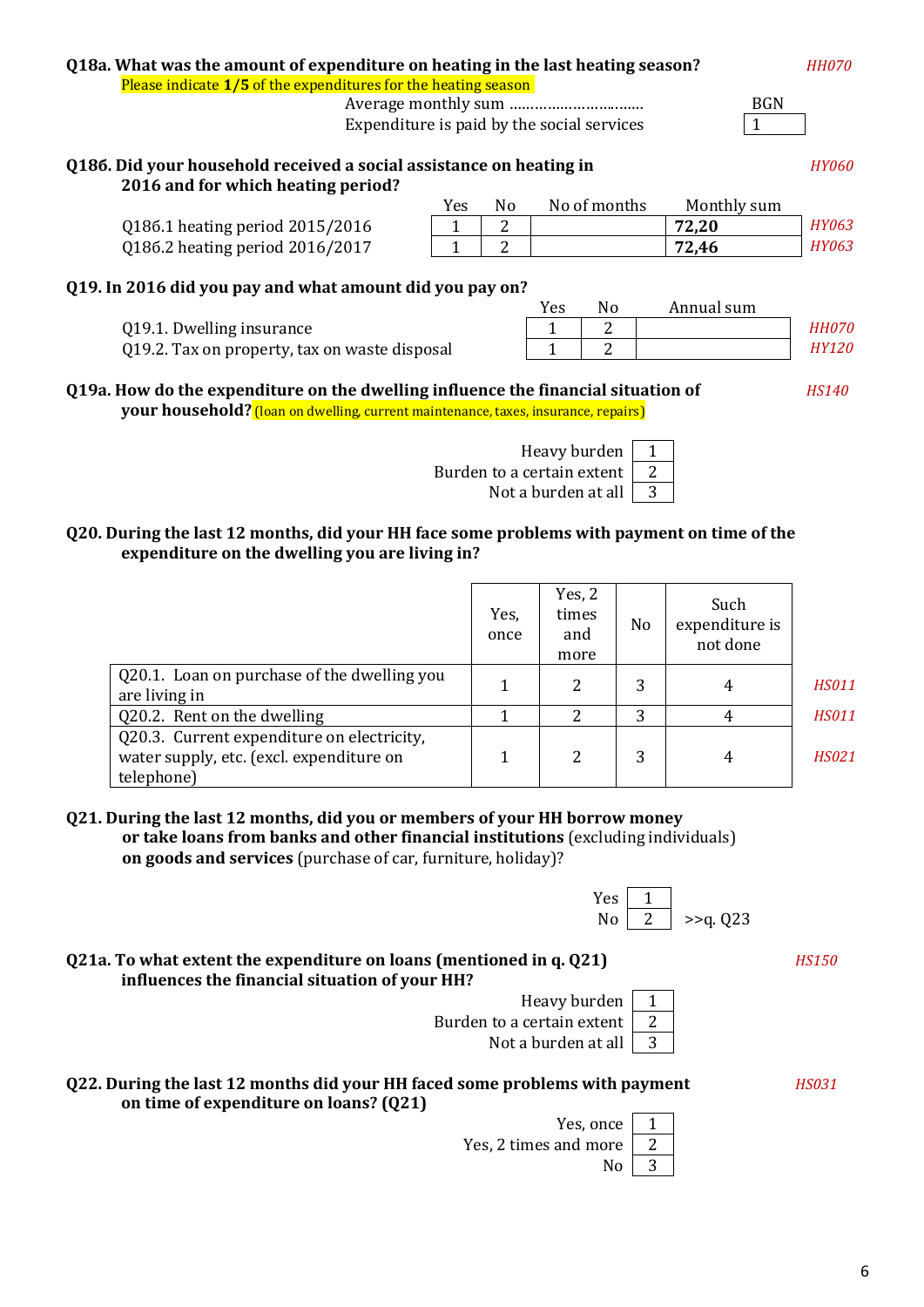| Q23. What is the net monthly income of your HH at present?<br>(the total sum of income of all HH members received from wages, pensions, social and family benefits,<br>regular transfers from persons outside the HH and from other sources)                                                                                                                                                                                                                                                                                           |                                                                                           |                              |
|----------------------------------------------------------------------------------------------------------------------------------------------------------------------------------------------------------------------------------------------------------------------------------------------------------------------------------------------------------------------------------------------------------------------------------------------------------------------------------------------------------------------------------------|-------------------------------------------------------------------------------------------|------------------------------|
| <b>BGN</b>                                                                                                                                                                                                                                                                                                                                                                                                                                                                                                                             |                                                                                           |                              |
| Q24. In general, could your HH afford (if wishes)?<br>Q24.1. Each year, one-week holiday out of home, including stay in second<br>home/country house or at friends/relatives<br>Q24.2. Consumption of meat, chicken or fish (or vegetarian equivalent)<br>each second day                                                                                                                                                                                                                                                              | Yes<br>N <sub>o</sub><br>$\overline{2}$<br>$\mathbf{1}$<br>$\overline{2}$<br>$\mathbf{1}$ | <b>HS040</b><br><i>HS050</i> |
| Q25. Could your HH meet with own recourses unexpected expenditure                                                                                                                                                                                                                                                                                                                                                                                                                                                                      |                                                                                           | <b>HS060</b>                 |
| up to 300 BGN?<br>(urgent repairs of the dwelling, car, replacement of washing machine or refrigerator, sudden illness, etc.)<br>Yes<br>1<br>$\overline{2}$<br>N <sub>o</sub><br>Q26. Considering the total monthly income of your HH,<br>(sum of income from all sources of all HH members)<br>how do you "make ends meet" i.e. can you meet everyday expenses?<br>With great difficulty<br>1<br>With difficulty<br>$\overline{2}$<br>With some difficulties<br>3<br>$\overline{4}$<br>Relatively easy<br>5<br>Easy<br>6<br>Very easy |                                                                                           | <b>HS120</b>                 |
| Q27. In your opinion, what is the minimum monthly net income<br>Needed by your HH in order to "make ends meet"?                                                                                                                                                                                                                                                                                                                                                                                                                        |                                                                                           | <b>HS130</b>                 |
| <b>BGN</b><br>Please consider the current financial situation of your HH and the usually necessary expenses!                                                                                                                                                                                                                                                                                                                                                                                                                           |                                                                                           |                              |
|                                                                                                                                                                                                                                                                                                                                                                                                                                                                                                                                        |                                                                                           |                              |

**Q28. Interviewer! Specify whether there are children in the HH aged up to 16 at 31.12.2016 г.**

| <b>Yes</b> |             |
|------------|-------------|
| N٥         | $>>q$ , Q29 |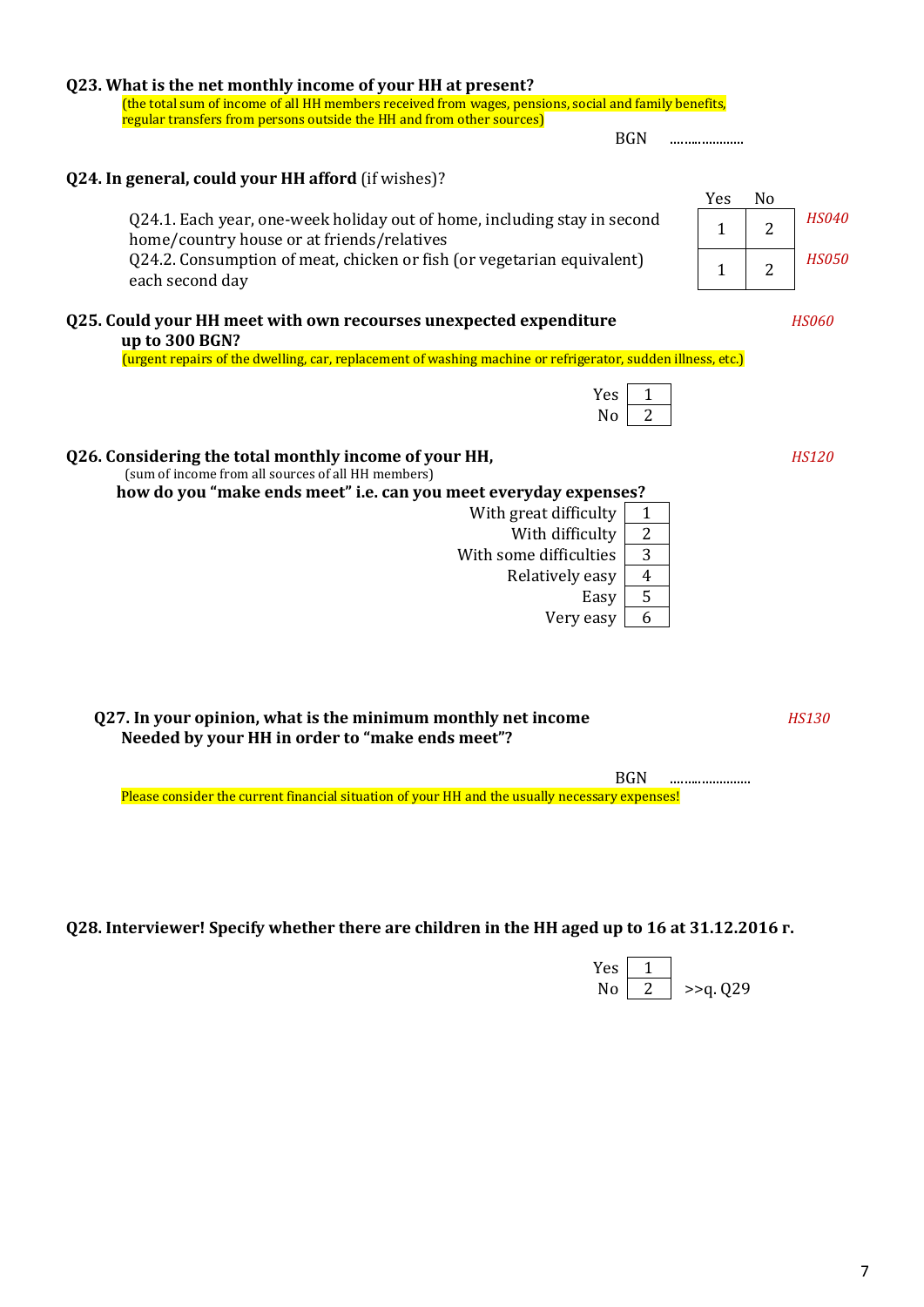### **Q29. In 2016 did your HH receive any assistance, how long did you receive it? and what was the monthly amount:**

|                                                                            | Yes | Nο | NUMBULI<br>οt<br>months | Monthly<br>amount |              |
|----------------------------------------------------------------------------|-----|----|-------------------------|-------------------|--------------|
| Q29.1. Monthly assistance for <b>rent of municipal</b> or state<br>housing |     |    |                         |                   | <i>HY073</i> |
| Q29.2. Monthly monetary assistance for <b>low income</b>                   |     |    |                         |                   | <b>HY063</b> |
| Q29.3. Lump-sum for accidental necessities                                 |     |    |                         |                   | <i>HY063</i> |

*Interviewer! Monthly assistance for rent of municipal housing is granted to:*

*- orphans up to 25 years, graduated social vocational education;*

- *lone people over 70;*
- *single parents.*

### **Q30. In 2016 did you or anybody in your HH receive any of the following family lump sums:**

Q30.1. Lump sum for pregnancy

Q30.2. Lump sum for childbirth

Q30.2.а of first child

Q30.2.6 of second child

Q30.2.<sub>в</sub> of third and subsequent child

Q30.3. Lump sum for bringing up a child by a student

Q30.4. Lump sum for bringing up twins

Q30.5. Additional lump sum benefit for children with  $\begin{array}{|c|c|c|c|}\n\hline\n\text{1} & 2 & 2\n\end{array}$ 

030.6 Lump sum for pupils

Q30.7. Lump sum for child adoption

### **Q31. In 2016 did you or anybody in your HH receive any of the following monthly family benefits:**

Q31.1. Monthly benefit for bringing up a child younger than  $\begin{vmatrix} 1 & 2 \end{vmatrix}$ 

Q31.2. Monthly benefit for bringing up a child with disability  $\begin{vmatrix} 1 & 2 \end{vmatrix}$  2

Q31.3. Monthly benefit for bringing up a child up to completion of secondary school (children benefits up to 20 years of age)

*Q31.3.1. for family with one child 1 2 Q31.3.2. for family with two children 1 2 Q31.3.3. for family with three children 1 2 Q31.3.4. for family with four or more children 1 2*

Q31.4. Monthly benefit for bringing up child with disability  $Q31.4$ . Montiny benefit for bringing up clinic with disability  $1 \ 2$ 

*Interviewer! In column "Total number of months" the total number of months for all children living in the HH, for who a benefit is received is to be recorded.*

| Yes          | No               | Number of<br>recipients |              |
|--------------|------------------|-------------------------|--------------|
| 1            | 2                |                         | <b>HY053</b> |
|              |                  |                         | <b>HY054</b> |
| $\mathbf{1}$ | 2                |                         |              |
| $\mathbf{1}$ | $\boldsymbol{2}$ |                         |              |
| $\mathbf{1}$ | $\overline{2}$   |                         |              |
| $\mathbf 1$  | $\overline{2}$   |                         | <b>HY054</b> |
| $\mathbf{1}$ | $\overline{2}$   |                         | <b>HY054</b> |
| 1            | 2                |                         | <b>HY054</b> |
| 1            | $\overline{2}$   |                         | <b>HY053</b> |
| 1            | $\overline{2}$   |                         | <b>HY054</b> |

Number

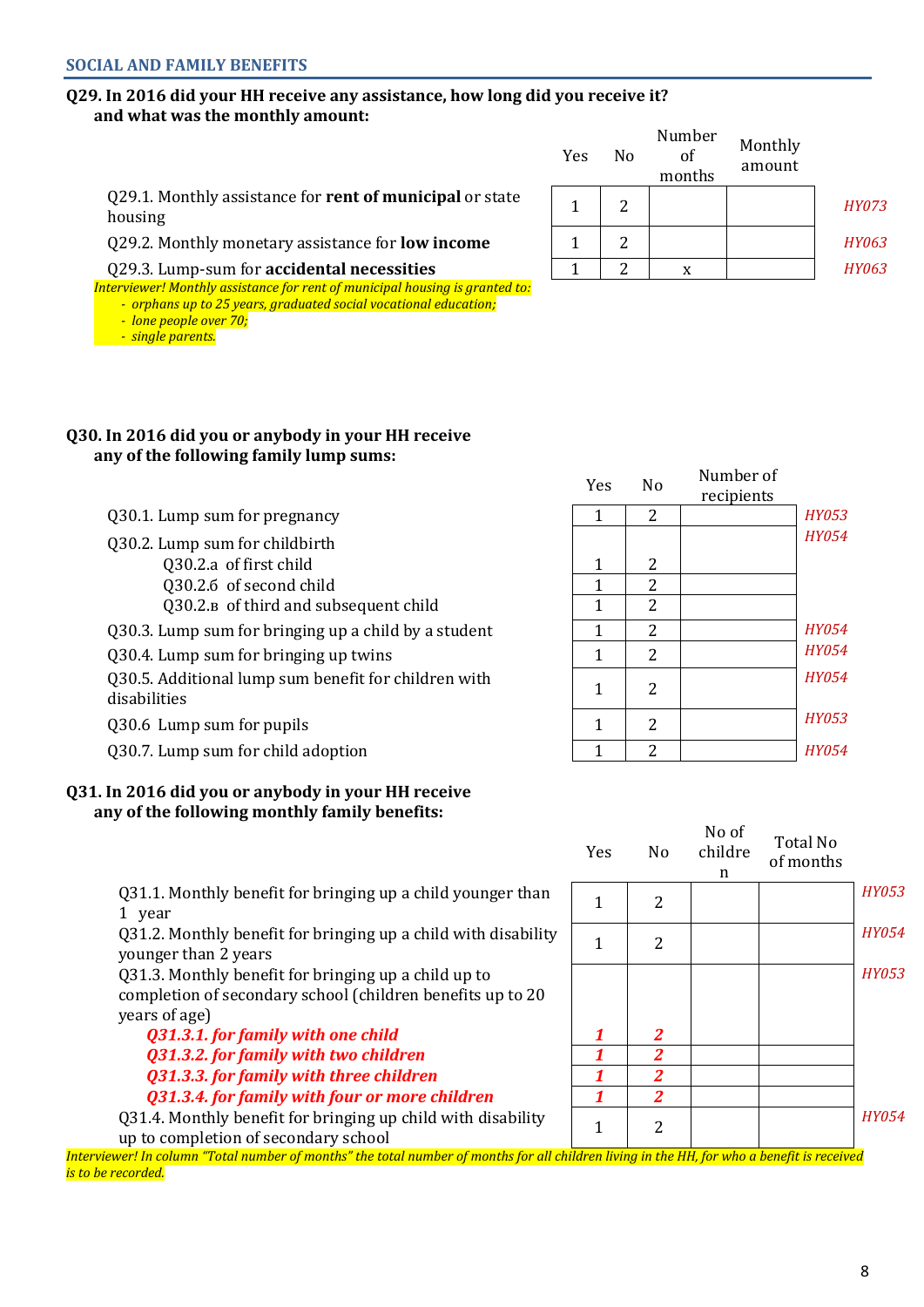### **Q32. In 2016 did you or anybody in your HH receive Any of the following benefits for bringing up a child up to 18 accommodated at foster family or relatives:**

|                                                                                                 | Number |    |        |        |              |
|-------------------------------------------------------------------------------------------------|--------|----|--------|--------|--------------|
|                                                                                                 | Yes    | No | of     | Amount |              |
|                                                                                                 |        |    | months |        |              |
| Q32.1. Lump sum                                                                                 |        |    | X      |        | <i>HY054</i> |
| Q32.2. Monthly benefit for bringing up a child<br>accommodated at foster family or relatives    |        | 2  |        |        | <i>HY053</i> |
| Q32.3. Supplements for children with disabilities<br>accommodated in foster family or relatives |        |    |        | 48.75  | <b>HY054</b> |

### **Q33. In 2016 did you or anybody in your HH receive** *HY064* **benefit for transportation due to the following reasons:**

- $Q33.1.$  Mother of many children  $1 \t 1 \t 2$
- 033.2. Person with disability over  $71\%$  1 2
- Q33.3. Disabled child up to 16 years  $\begin{array}{|c|c|c|c|c|c|c|c|c|} \hline 1 & 2 & 2 \end{array}$
- Q33.4. War disabled 1 2

### **Q34. In 2016 did you or anybody in your HH receive** *PY133* **any of the following disability benefits:**

- Q34.1. Purchase and repair of supporting devices,
- appliances and medical products Q34.2. Purchase and/or adaptation of vehicle
- Q34.3. Dwelling reconstruction
- Q34.4. Other assistance (personal assistant, etc.)

### **TRANSFERS BETWEEN HOUSEHOLDS**

### Interviewer!

- Questions Q35 and Q37 refer to transfers between households and persons, living at the country territory.
- Questions Q36 and Q38 refer to transfers from abroad.

### **Q35. In 2016 did you or anybody in your HH provide help in cash to persons outside your HH?**

|                          | Yes | No | Annual amount                                              |              |
|--------------------------|-----|----|------------------------------------------------------------|--------------|
| $Q35.1.$ In cash         |     | ∼  |                                                            | <i>HY130</i> |
| Q35.2. For child support |     | ⊷  |                                                            | <i>HY131</i> |
| .                        | .   |    | <b><i>Contract Contract Contract Contract Contract</i></b> |              |

(Gifts for Christmas, birthday or other occasion and produced in kind by the household are not included)

| Yes | No | Annual amount |
|-----|----|---------------|
|     | 2  |               |
|     |    |               |

Yes No Annual amount

| r es | <b>INO</b> | Annual amount |
|------|------------|---------------|
|      |            |               |
|      |            |               |
|      |            |               |
|      |            |               |

# 9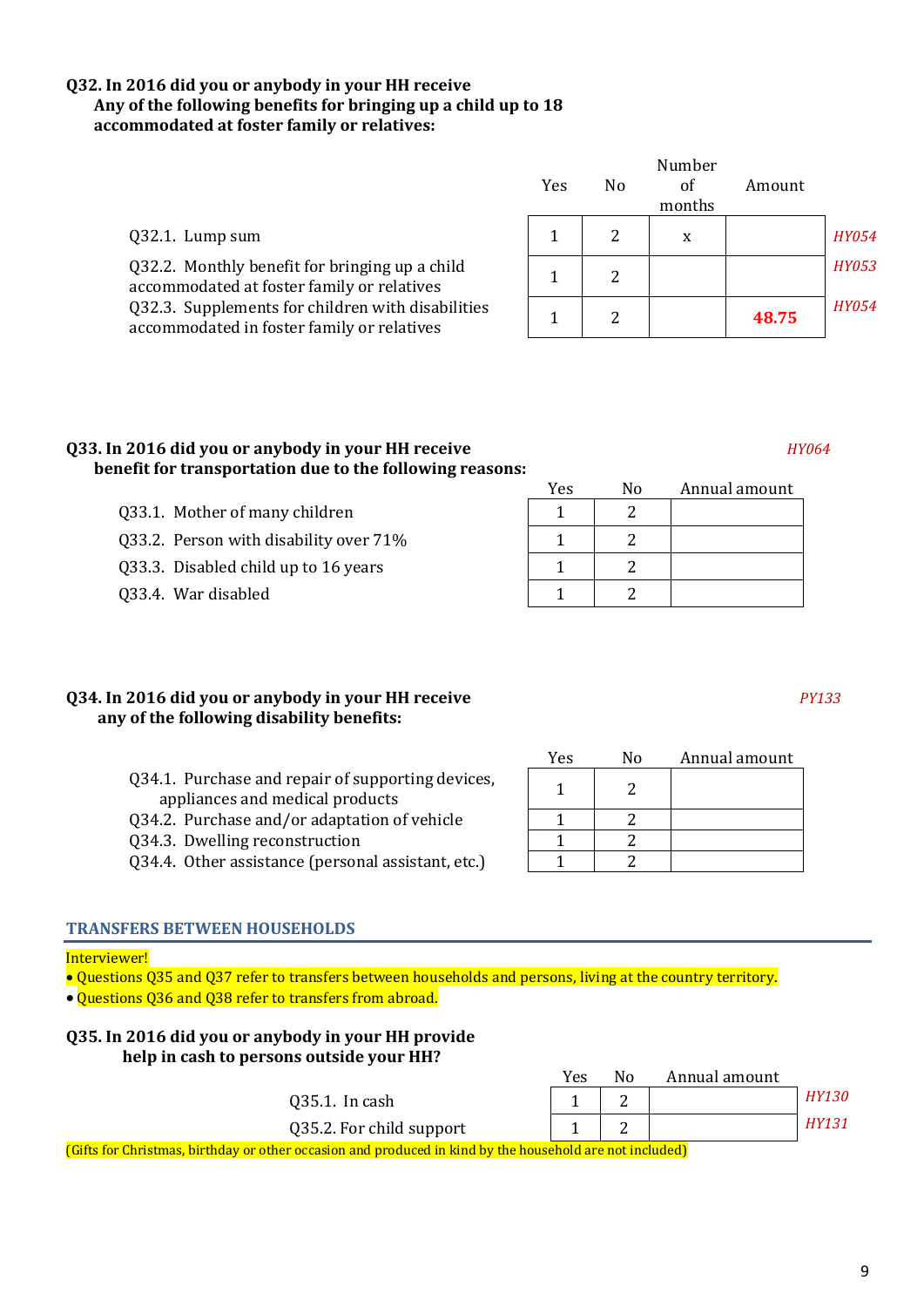### **Q36. In 2016 did you or anybody in your HH provide help in cash to persons living abroad?**

| Yes | N٥ | Annual amount |              |
|-----|----|---------------|--------------|
|     |    |               | <b>HY130</b> |
|     |    |               | <b>HY131</b> |

**Q37. In 2016 did you or anybody in your HH receive assistance in cash from persons who are not member of your HH?**

Q36.1. In cash 1 2 *HY130*

Q37.1. In cash 1 2 *HY080* Q37.2. For child support

Q36.2. For child support

| Yes | N٥ | Annual amount |              |
|-----|----|---------------|--------------|
|     |    |               | <b>HY080</b> |
|     |    |               | <b>HY081</b> |

**Q38. In 2016 г. did you or anybody in your HH receive assistance in cash from persons living abroad?**

> Q38.1. In cash Q38.2. For child support

| Yes | N٥ | Annual amount |              |
|-----|----|---------------|--------------|
|     |    |               | <b>HY080</b> |
|     |    |               | <i>HY081</i> |

**HOUSEHOLD'S AGRICULTURAL ACTIVITY IN 2016**

**Q39. Are you or anybody in your HH registered as:**

| ossine you or anyouay in your infregistered as:                                                              |                |                |                |             |                  |              |
|--------------------------------------------------------------------------------------------------------------|----------------|----------------|----------------|-------------|------------------|--------------|
|                                                                                                              |                |                |                | Yes         | N <sub>0</sub>   |              |
| Q39.1. Farmer                                                                                                |                |                |                | 1           | 2                |              |
| Q39.2. Producer of tobacco                                                                                   |                |                |                | 1           | $\overline{2}$   |              |
| Q40. Did you or your HH cultivate own or rented land?                                                        |                |                |                |             |                  |              |
| (incl. kitchen garden if used for agricultural purposes)                                                     |                |                |                |             |                  |              |
|                                                                                                              | Yes            |                |                |             |                  |              |
|                                                                                                              | N <sub>o</sub> | $\overline{2}$ | $>>q$ . Q48    |             |                  |              |
| Q41. How many decares in total (own and rented land) do you cultivate?                                       |                |                |                |             |                  |              |
|                                                                                                              |                |                |                |             |                  |              |
|                                                                                                              |                |                |                |             | Annual amount in |              |
| At what amount approximately would you estimate                                                              |                |                |                |             | <b>BGN</b>       |              |
| Q42. The agricultural production of your HH                                                                  |                |                |                |             |                  |              |
| Q43. The agricultural production consumed by your HH                                                         |                |                |                |             |                  | <b>HY170</b> |
| Q45. The agricultural production sold by your HH                                                             |                |                |                |             |                  | <b>PY050</b> |
| Q47. The agricultural production given free to persons outside your HH                                       |                |                |                |             |                  | <b>HY130</b> |
| Q48. In 2016 did you or anybody in your HH give<br>own land in agricultural cooperative or leased to others? |                | Yes            | 1              |             |                  |              |
| Q49. How many decares did you give?                                                                          |                | N <sub>o</sub> | $\overline{2}$ | $>>q$ . Q51 |                  |              |
| (if paid in kind give the estimated equivalent in BGN)                                                       |                |                |                |             |                  | <b>HY040</b> |
| Q51. Did you or your HH grow livestock, poultry,<br>bee colonies, etc.?                                      |                |                |                |             |                  |              |
|                                                                                                              | Yes            |                |                |             |                  |              |
|                                                                                                              | N <sub>o</sub> | $\overline{2}$ | >>q. Q61       |             |                  |              |